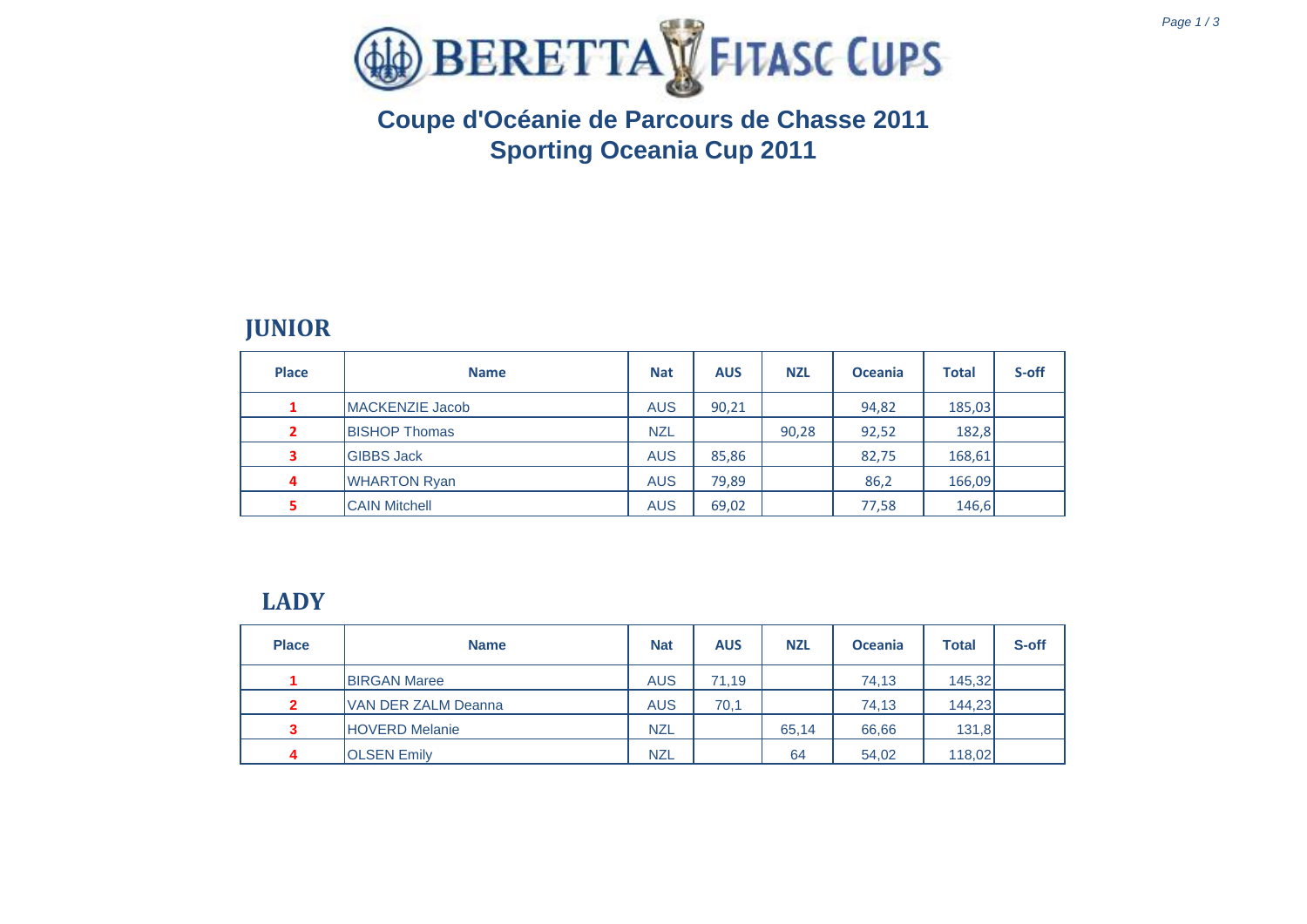



# **Coupe d'Océanie de Parcours de Chasse 2011 Sporting Oceania Cup 2011**

### **SENIOR**

| <b>Place</b>    | <b>Name</b>              | <b>Nat</b> | <b>AUS</b> | <b>NZL</b> | <b>Oceania</b> | <b>Total</b> | S-off |
|-----------------|--------------------------|------------|------------|------------|----------------|--------------|-------|
| 1               | <b>BIRGAN Damien</b>     | <b>AUS</b> | 100        |            | 100            | 200          |       |
| $\overline{2}$  | <b>CHRIS Brown</b>       | <b>AUS</b> | 94,56      |            | 98,27          | 192,83       |       |
| 3               | <b>BIRGAN Mike</b>       | <b>AUS</b> | 92,39      |            | 97,7           | 190,09       |       |
| 4               | <b>HALL Robert</b>       | <b>AUS</b> | 94,56      |            | 94,25          | 188,81       |       |
| 5               | <b>GREEN Adam</b>        | <b>NZL</b> |            | 98,28      | 89,65          | 187,93       |       |
| 6               | <b>ALLEY David</b>       | <b>NZL</b> |            | 96         | 90,22          | 186,22       |       |
| 7               | <b>TRUSS Tony</b>        | <b>NZL</b> |            | 91,42      | 91,37          | 182,79       |       |
| 8               | <b>DEADMAN Brian</b>     | <b>NZL</b> |            | 97,14      | 77,5           | 174,64       |       |
| 9               | <b>WHARTON Rod</b>       | <b>AUS</b> | 88,58      |            | 82,18          | 170,76       |       |
| 10 <sup>°</sup> | <b>CAIN Mark</b>         | <b>AUS</b> | 72,28      |            | 78,16          | 150,44       |       |
| 11              | <b>MACKENZIE Matthew</b> | <b>AUS</b> | 66,3       |            | 57,47          | 123,77       |       |
| 12 <sub>2</sub> | <b>BISHOP Ray</b>        | <b>NZL</b> |            | 59,42      | 59,77          | 119,19       |       |